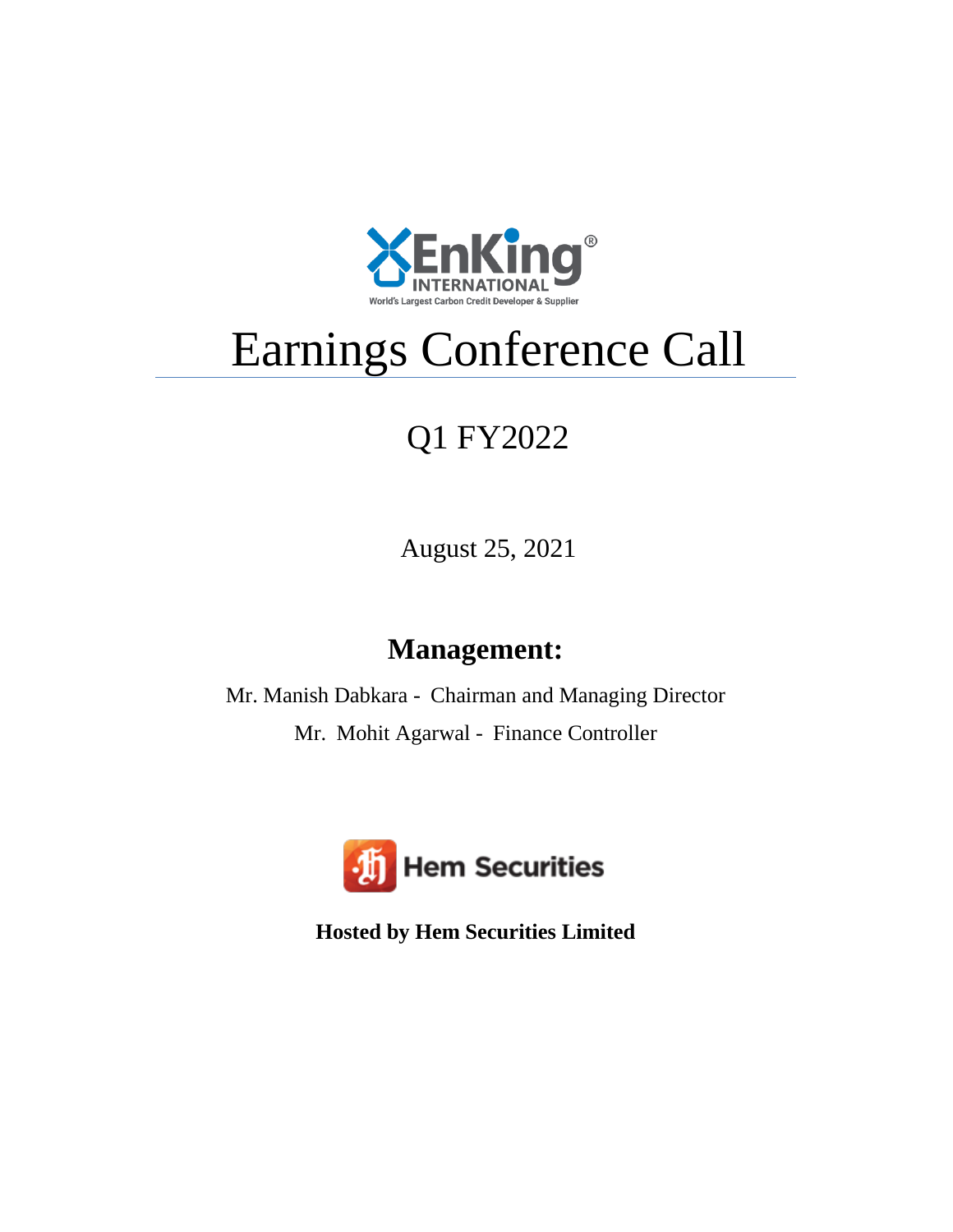

**Coordinator**: Ladies and gentlemen, good afternoon and a very warm welcome to all to the first earnings conference call of EKI Energy Services Limited, hosted by Hem Securities. I'm your host and from the management we have with us Chairman and Managing Director of the company Mr. Manish Dabkara and the Finance Controller Mr. Mohit Agarwal.

Before we proceed, I would like to state that during this call, the management may make certain forward-looking statements the actual results of which could materially differ due to risks and uncertainties. If you have any question for the management, please feel free to ask by using the question tab appearing below your screen.

Now, I would like to request Mr. Manish Dabkara to take us through the presentation and give us an overview of the company along with Q1 FY22 results and then we'll open the forum for Q&A session. Thank you and over to you sir.

**Mr. Manish Dabkara:** Thank you. Good evening, ladies and gentlemen. I hope you and your families are staying safe and healthy during these challenging times. I take the pleasure of welcoming you all to Q1 FY2022 earnings conference call of EKI Energy Services Limited. I hope you all had the chance to look at the financial statements and earnings presentation uploaded on the exchanges and on our website. As this is our first interaction with investors and analysts post listing, I would like to give you a brief overview about our organization through the earnings presentation. If you see the revenue from operations during FY2020 was Rs. 65.90 crores, while during FY2021 it was Rs. 190.79 crores and during Q1 FY2022 it is Rs.193.34 crores. If you observe whatsoever, we have achieved at the top line during last financial year, we were able to achieve the same benchmark during Q1 FY2022. The EBITDA for FY2020 was Rs. 6.15 crores, for FY2021 it was Rs. 25.33 crores and for Q1 FY2022 it was Rs. 47.79 crores. The profit after tax during year FY2020 was Rs. 4.51 crores, for FY2021 it was Rs. 18.55 crores and during Q1 FY2022 was Rs.35.74 crores. If you observed, our EBITDA margins are improving year to year basis and quarter to quarter basis from 9.3% in FY2020 to 24.7% in Q1 FY2022. The PAT margins are also improving rapidly from 6.8% in FY2020 to 18.5% in Q1 FY2022.

Overall, during Q1 FY2022 we continue to build upon the strong growth momentum of the previous year and delivered another quarter of stellar performance. The strong numbers are driven by increasing market awareness for Net Zero Emissions, implementation of the Paris Agreement and increasing demand from major markets especially American and European countries. The increase in demand specifically coming from the voluntary markets because since you know in the international compliance market the regional compliance market does exist. For example, European Union Emission Trading Scheme, South Korean Emission Trading Scheme or the major regional market for the developing nation like India or China or Turkey and other nations. The majorly is a voluntary space and the demand is coming from America and Europe and improve pricing of the carbon credit. So, since you know the number of the credit demand is increasing and so the prices are increasing, considering the limited supply from an international carbon market.

As part of our ongoing business expansion and entering into the new geographies across the world especially the developing nations during the quarter, EKI Energy has entered into a non-binding agreement to acquire 51% stake in Pune based Company SustainPlus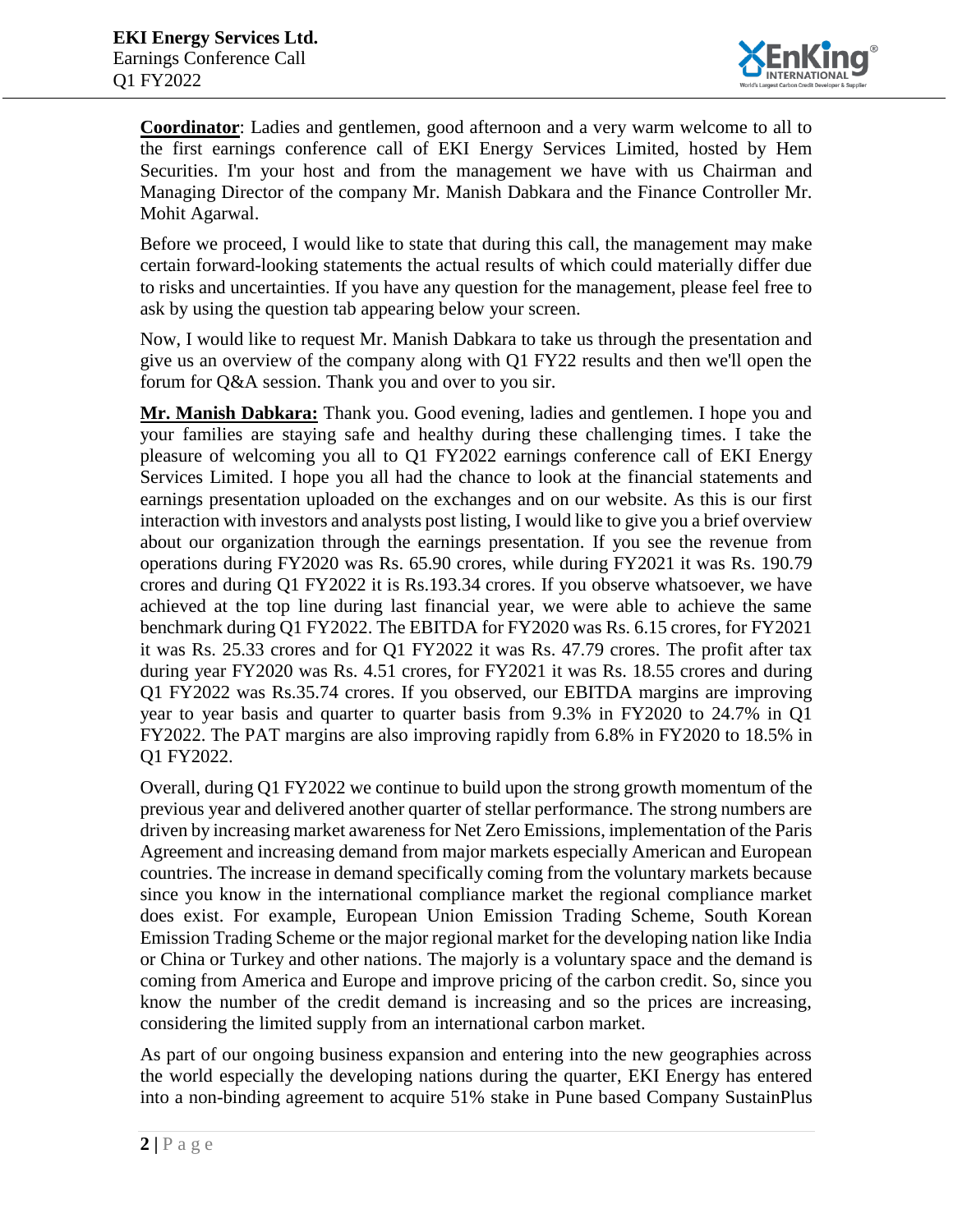

Rise Private Limited. SustainPlus Rise is advisory and consulting company providing services in the space of climate resilience services, especially sustainability reporting. Although we are doing sustainability reporting, but after acquisition of this company we will be able to support our clients from end to end. For example, if somebody is going to start from zero and someone is at the mid stage of sustainability goal achievement then this acquisition will step up our organization.

Furthermore, as part of reward to our employees by fully aligning their interests with the company and retaining talent, during the quarter the board of directors has approved a scheme for the issuance of 6.5 lakh shares under ESOP policy.

Going forward in line with our business expansion strategy, we will continue to identify new projects across the world specially developing nations which can reduce carbon emissions, develop carbon credits under various international carbon credit standard programs such as clean development mechanism or verified carbon standard, gold standard, Global Carbon Council, International Renewal Certificates and various other mechanisms, enhance biodiversity and deliver measurable benefits to the environment and society and ultimately achieving 17 sustainable development goals. With strong business fundamentals, innovative offerings and increasing a client base we are very confident of maintaining growth momentum and creating value of all shareholders and stakeholders during rest three quarters of this financial year and near future.

Figures like total revenue, gross profit, EBITDA, PAT, PBT and these are all selfexplanatory mentioning the growth or the achievements that we are achieving in the international carbon market while maintaining our global position as the carbon market leader. Just for your information, our major services are climate change and sustainability advisory and carbon offsetting services and contributes majorly to the top line. Under these services we help organizations to get their project register under various carbon credit standards, verify and monetize those carbon credits. So this is the major vertical that we do have. And apart from that two services that we are into is related to business excellence advisory services, under which we advise organizations to implement various international standards like ISO14006 and ISO50001. We also do electrical safety audits under which we do audit of outlets, retail outlets especially retail outlets of oil and gas companies across India.

This is the story unfolding true potential and growth. So, I had started this organization during the year 2008 with the name of Enking International and it was a proprietorship firm from Indore, Madhya Pradesh. We started with a standard called as Clean Development Mechanism, Carbon Credit International standard. During your 2009, we had added Verified Carbon Standard program. In 2011, we got our company incorporated and slowly we had come into establishing our own desk. Upto 2015-16, we were giving advisory services related to only giving the project registration or verification, but after that, we were realized that our clients need the credit to be sold in carbon market. Unlike today, at that time in Indian carbon market we did not get very good support but now the buyers are readily available to buy carbon credits. With this positive experience have started our selling desk and found the various buyers across the globe. Subsequently, we started helping our client's projects and helped them to sell credits in the international carbon market. In 2019 we entered into the Southeast Asian market. Till 2021, we do have our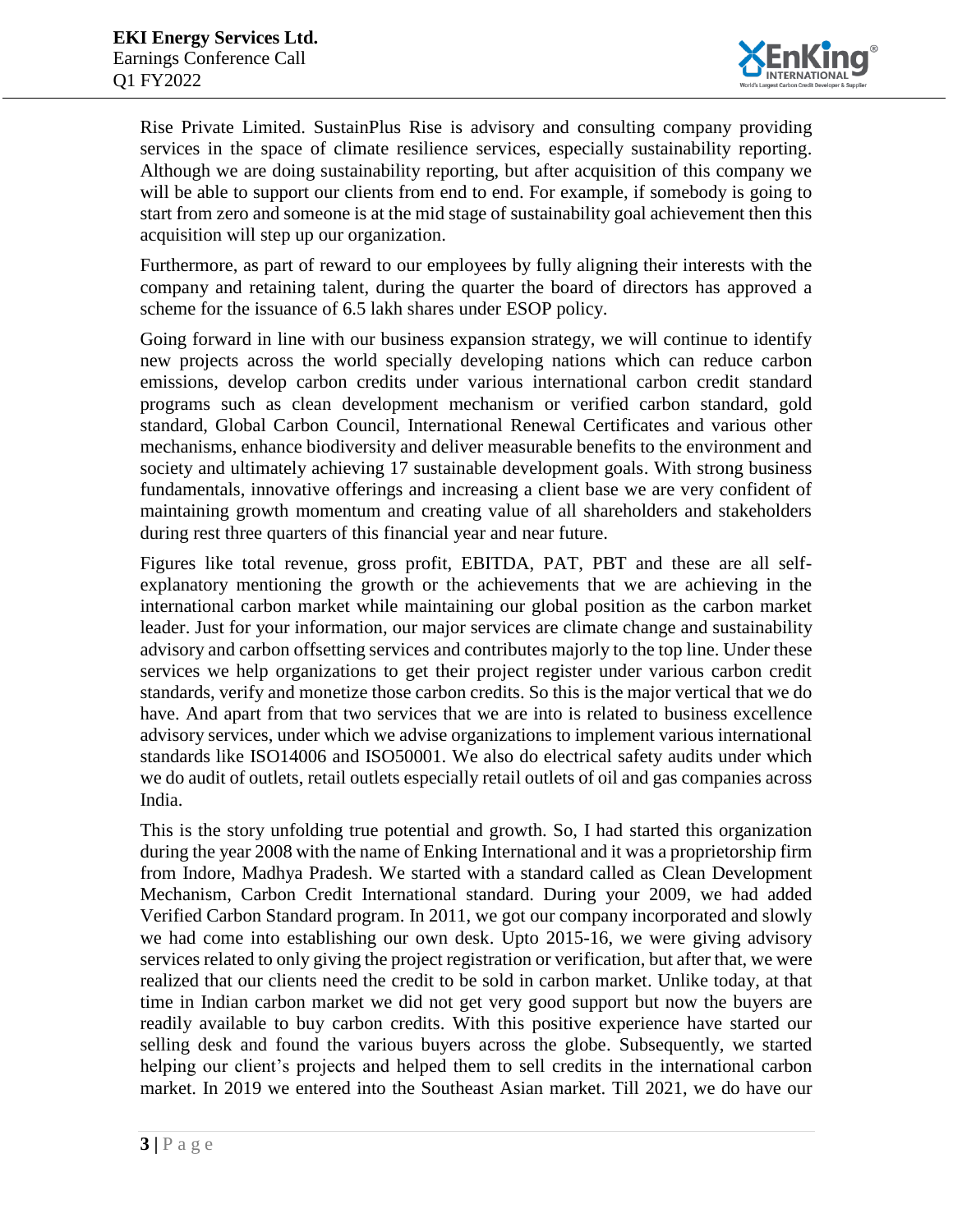

team there at 25 plus nations and have sold 40 million credits. More recently, during this financial year on  $7<sup>th</sup>$  April 2021 we have got listed on stock exchanges.

This is the business process, standard business process for carbon credit. For the equity market to understand about the environmental commodity process, how those kinds of environmental commodities used to get issued from the projects which are helping to reduce greenhouse gas emission. Just to let you know, one carbon credit is equal to one ton of CO2 emission reduction from the atmosphere. So any business activity we do across the world, which helps to reduce greenhouse gases like carbon dioxide or methane. If we are able to prove additionality and other eligibility criteria as per the approved methodology of United Nations Framework Convention on Climate Change then we will be able to get the project registered.

So for example, XYZ is our client and they've identified the project. We will start project verification then project implementation, then project operation and generation of carbon credits at last. This is the standard business that our clients are doing either it may be projects related to energy efficiency, or maybe cookstove projects or maybe forestry projects or agriculture based projects or any different various kinds of projects are there across the world as per the approved methodology. So this is the business that they are doing. So at the green part, if you see at the center, we help our client to get the project registered, get approval from Indian government or the hosts designated national authorities wherever the projects are located. We help our clients to get the monitoring activity completed. We do prepare a monitoring report, hire a third-party inspection company, get it audited, and then clear all the non-conformities that they've identified and then submit a project for the issuance of carbon credit.

We do usually comprehensive contract with project owner. Finding the buyer that means we are the buyer, we sign contract with them and then sell off carbon to monetize. So this is a standard international carbon credit project cycle which is being adopted by all International carbon trade standards maybe CDM, VCS, gold standard, GCC or other international carbon market mechanisms, our carbon duty mitigation programs are there.

We do have 1,000 plus projects across the world comprising of solar energy technology, wind, hydro, other energy efficient technologies and various others. We do have very strong team which works across the globe on various projects like upstream oil and gas project, downstream oil and gas project, energy efficiency project, mining project, process improvement project, renewable energy project or nature-based solution project. We have very strong and diverse expertise to give advisory services for carbon credit project cycle for getting the project registration, verification and then pushing those credits in the international carbon markets to monetize the carbon revenue or carbon finance for our clients.

We do have 2,000 plus clients. We provide services to various PSU like Indian Oil, NTPC, NHPC, Indian Airport Authority, etc. In America we have presence in Canada, Mexico. In Africa we have presence in Brazil, Argentina, Ghana, South Africa and Kenya, while in Asian region, we do have our team in India, Turkey, Vietnam, and recently we have expanded our operations in Thailand and Indonesia. So these are the locations where our team is constantly working for developing new projects and bringing or helping the project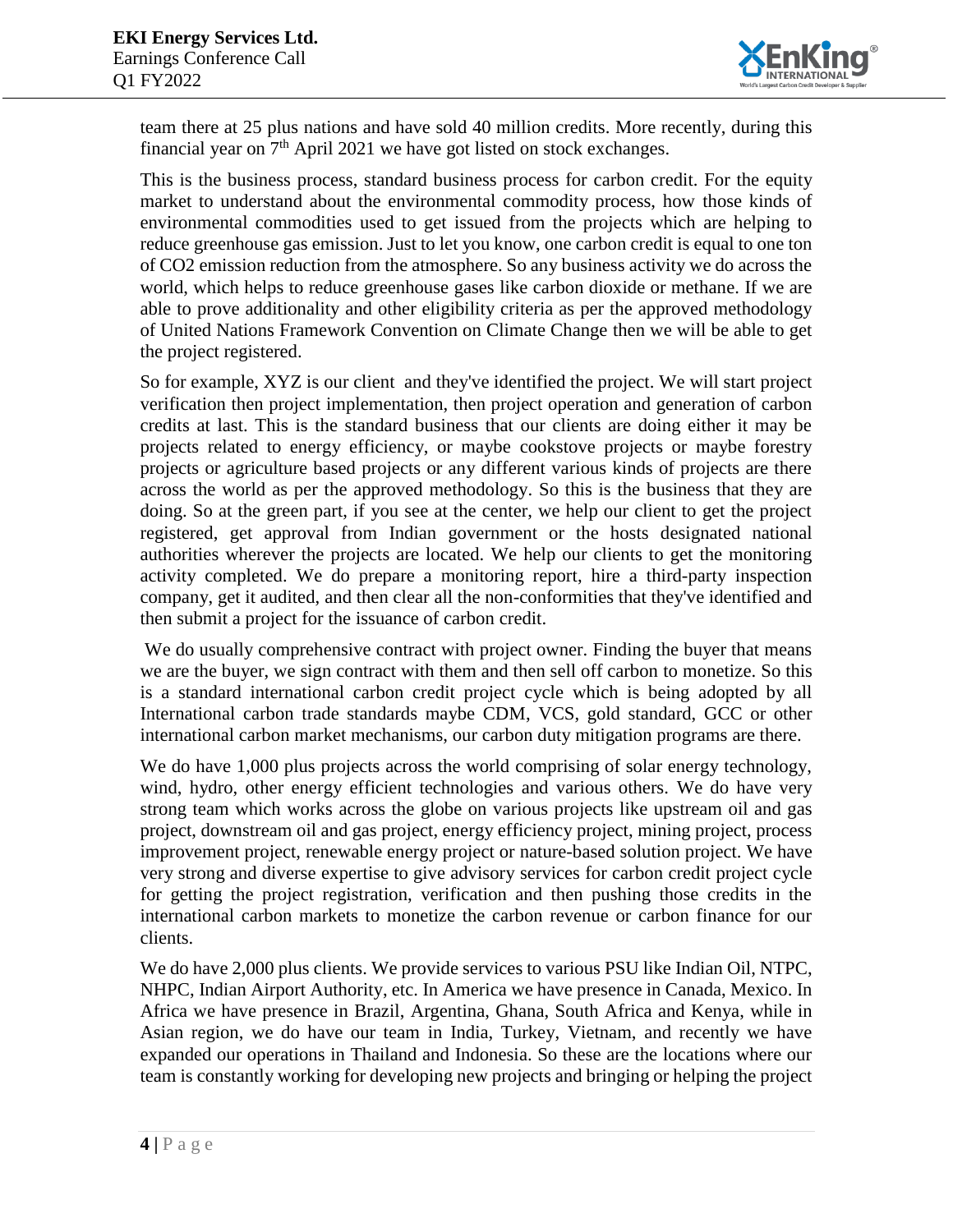

owners to bring climate finance or carbon finance to make their project more feasible to get adopted or even being implemented.

We have international partnerships which provides us a platform for product innovation. We are the member at the International Emissions Trading Association (IETA). We are Global Gold Consultant of Carbon Disclosure Project (CDP) and also member at UNFCCC Climate Neutral.

We have clients like World Bank, IMF, United Nations Office for Project Services. We have many international clients such as Seimens AG, Germany, Kenya State Electricity Generation Company, Kenya, Transa Asia Renewable, Hedcor Sibulan, Philippines and Pacific Light, Singapore. In India we have many client in private sector like Adani, Acme, Mytrah Energy, Hero, GMR, IDFC Greenko Group, GVK, SEMB Corp, Hindustan Zinc, Mahindra Susten, Jackson and Solar power . For all major Indian IPPs whosoever are there at the national level they are our clients and we are serving now for the whole portfolio for them. We also working many PSUs such as Bharat Petroleum, GAIL, IMD, ONGC, Moil, Rajasthan State Mines and Minerals, NHPC, Ordnance Factories and various others.

Indore Smart City is very good example that we have created in the Asian carbon market. This is the first smart city in Asia which has earned the carbon finance or the carbon credit in the international carbon markets under the standard verified carbon standard. It had been recognized at the national and international level. Under this project various initiatives that had been taken and as result it is the India's cleanest city and we are proud of being having in the same city.

The next slide is about the industry growth drivers like net zero emissions by 2050. More than 70 nations had declared that they are going to become net zero by 2040-50 or around 2060. Under the Paris Agreement, growing usage of the carbon offsets to become carbon neutral is one of the drivers, India's international climate commitment, high volume of carbon credit. So these are the industry growth drivers and benefits of buying carbon credits to the organization has already been known to you.

Next slide is about our key strategies. So, the major focus area of the Company will be addition of the new client and projects across the globe. As part of the backward integration to the project owners we are also planning to develop our own project so, that we will be able to secure constant supply of carbon offsets for years to come, increasing our international presence in the carbon footprint management. So, now, we will do it to our company called a SustainPlus for increasing tender participation and focusing over brand building and marketing initiatives. So, that is the last slide of us today.

**Coordinator**: Thank you very much for the presentation. Ladies and gentlemen will now begin the question-and-answer session. If you have any question, please post it on the question tab appearing below your screen.

Okay, so, the first question comes from Mr. Rishi Kapoor, he wants to know from the management that where do you see company in next five years?

**Mr. Manish Dabkara:** We do have very good position in terms of the number of projects in hand and the team we have to execute it. During next 5 years or during next three quarters definitely, we would be achieving very high numbers. And we are also looking at the large number of acquisitions and forming joint ventures to secure the carbon offsets supply in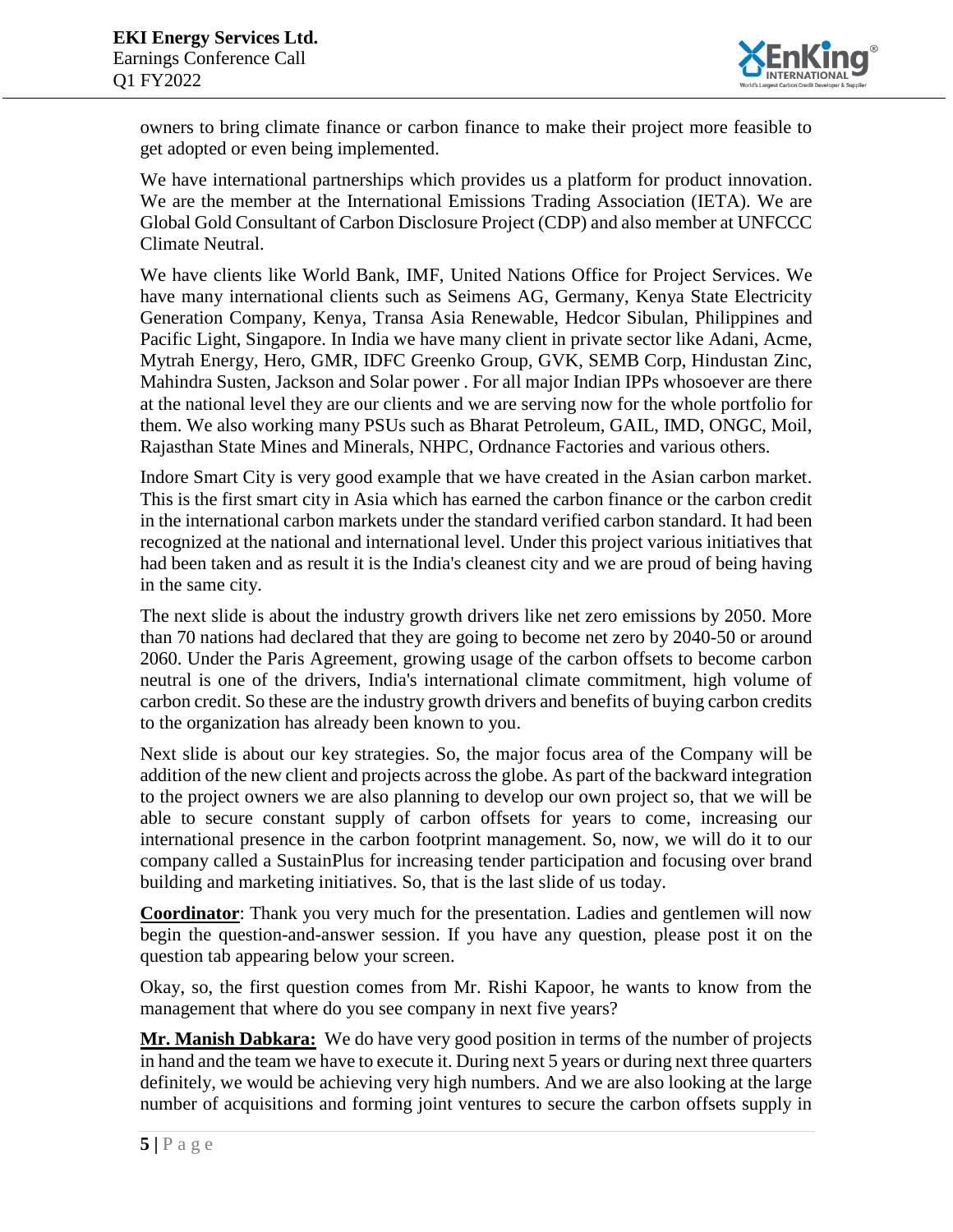

our supply chain. So that we will be able to hold strong position in the international carbon market.

**Coordinator**: Okay. Thank you very much, sir. The next question comes from Mr. Venkatesh. His question is that how carbon exchange going to set up in Singapore will impact/ help EKI? Is there any plans to build a carbon exchange platform in India?

**Mr. Manish Dabkara:** We do not have any plan to build a carbon exchange platform in India and since you know we do not have any compliance carbon market. Earlier compliance carbon market, the international exchange called Intercontinental Exchange (ICE) was there but now, the international offsets are not being consumed under any compliance market and that index is also not working very well. But for the voluntary carbon markets during last 15 years, there was no any exchange available. Whatever the exchange that is being planned to be opened at Singapore I think that even though it has Exchange in its name, it would be marketplace. So, I believe is the exchange meaning is where the buyer and sellers will come with your volume that means carbon credits and your trade price but whatsoever, the marketplaces are there. So there are many marketplaces which are available in international carbon market space. And I think, although they have named there, it is an exchange but it is going to be a marketplace because for voluntary carbon markets, there is high variation related to the vintage technology, your country of origin, program type, the investment that a client has done as a parameter that the project is supporting. So it's quite tough to fix price, because each company is unique in nature in the political space and it is highly difficult to put any sort of carbon exchange. So I do not think the exchange is going to open in the near future. And so, there is no impact that we do see over the EKI's present market position or the future growth.

**Coordinator**: The next question is from Mr. Devang Bhateja, he have a couple of questions. First, whether the revenues of the company are annually based or one time only? And second, who are the key competitors of the company and unique thing that EKI offers? He wants to understand the revenue model.

**Mr. Manish Dabkara:** So revenue model, like our projects, used to get registered for 10 to 21 years, few projects are 30 years or few nature based projects get for registration for 90 years. So every year, we need to get into the verification of the project activity and helping our clients to monetize their carbon offsets. It's not a onetime activity that we do for our clients. Since Depending on the project life, for example, if it's, say 10 years, then from the date of commissioning to next 10 years, every year the project will do verification and sell the credits. So it is not a onetime revenue that our clients will be earning. And so our revenue are also connected with the sale of carbon data of our clients.

And the other question is, the competitors and the unique thing that we do offer. So you can obviously check over the Google. The good or the unique thing that our organization is having is we do provide end to end services starting from document collection for getting the project registration, verification and getting the revenue. So client need not to worry about anything, they need not to take any risk of the investment, they need not to worry about the different processes and procedures, they do move across the validation or verification activity. So this the unique proposition that we do offer to our clients.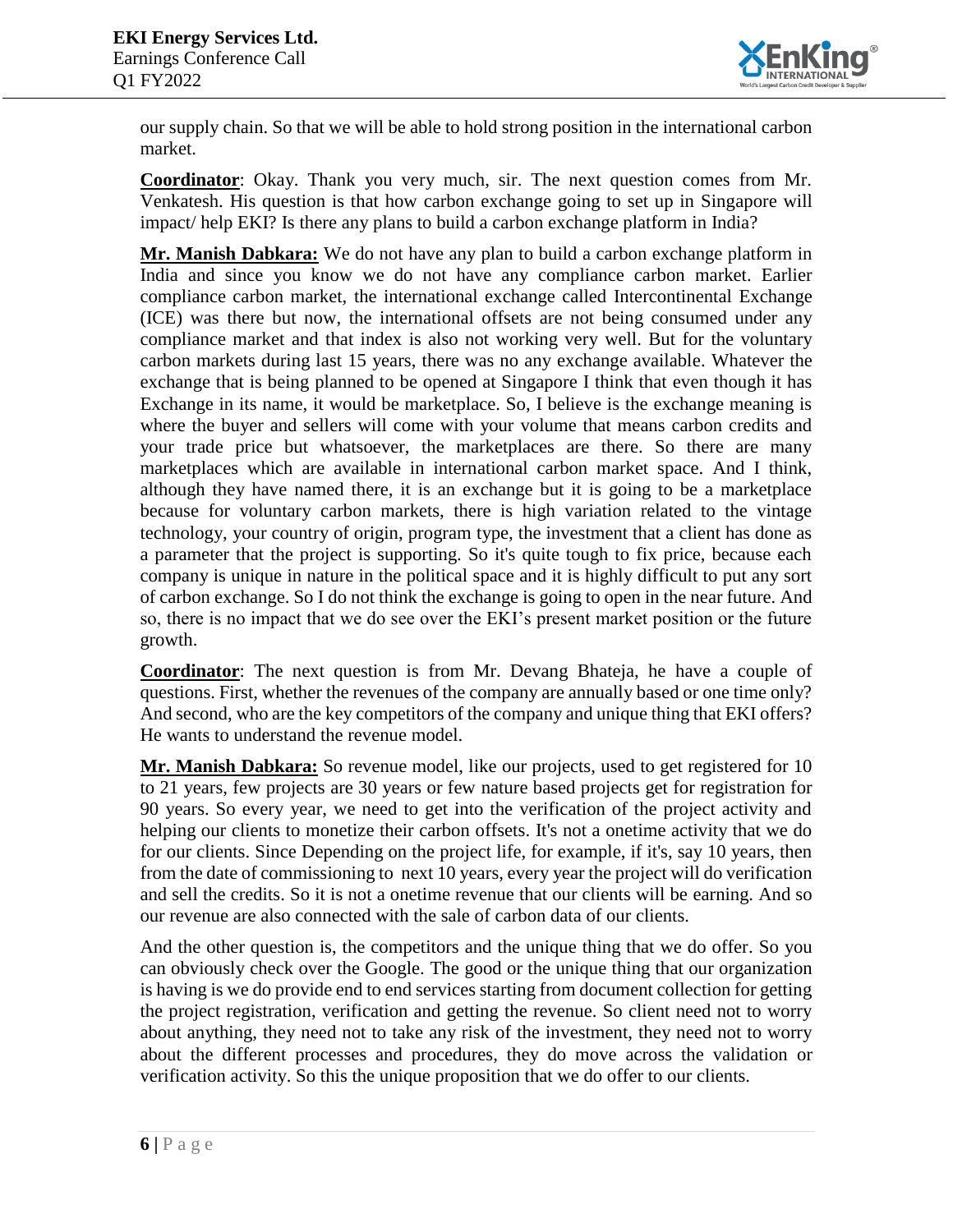

**Coordinator**: Alright, so I read his third question also. So he wants to understand that whether the EBITDA margins are sustainable, based upon the Q1 results the company has declared?

**Mr. Manish Dabkara**: If you observed on year to year basis, quarter to quarter basis, it's improving. So why is it happening and I have already covered the same. The number of buyers are increasing in international carbon markets, and the prices are also increasing. Whatever the contract that we've done with our clients, clients are also earning higher revenues that they hadn't anticipated at the time of decision making. And our revenues are also linked with their earnings So, I'm very sure that margins are going to remain sustainable.

**Coordinator**: Alright. So next question, we'll take from Mr. Somit Shah, he wants to understand that do you keep an inventory of credits to benefit from the price rise? Or is there some sort of operational leverage that a business model enjoys?

**Mr. Manish Dabkara:** Till the last financial year, we were not keeping the inventory for a few days, since we do supply the credit to get the revenue. So for few days it used to be there over the books, but not crossing any month or quarter during last financial year, But during this financial year while checking the rising international carbon market, we have decided to keep small volume as an inventory of the periods for a definite period of time not for an indefinite period, depending over the strategy that we see on day to day basis in the international carbon market into how is it moving so, we are not in the favour of keeping high inventory over the books and that is what we are doing.

**Coordinator**: Alright, so next question is from Mr. Jay Mehta, from KSA Shares and Securities. He wants to understand on the acquisition of SustainPlus? how much percentage of revenue will it be contributing to the top line? And are these margins of 25% EBITDA and to 18.5% PAT sustainable going forward?

**Mr. Manish Dabkara:** The second question already been replied earlier and the first question related to the acquisition of SustainPlus I will answer. We are still in process of acquisition and anticipating considerable contribution to the top line from national and international level. Because whatever the clients we do have either at consulting that means, that the generation end of the carbon period or buying end of carbon credit both they do require such kind of services on a regular basis and to keep them satisfied with the initiatives that they have taken. So, because of the same reason we have acquired SustainedPlus to provide good and quality sustainability services to our clients.

**Coordinator**: Next question is from Mr. Vivek. He wants to understand that what are the entry barriers for the carbon credit market and what is EKI energy's competitive strengths.

**Mr. Manish Dabkara:** The entry barriers for the competitors are obviously network. During last 12 years, we have created deep network across the world to supply the carbon offsets, which are from the developing nation. Our team is capable of working under different technologies, programs, projects and methodologies. We have the ability to sell the credits and bring revenue for the project owners. As the projects are generating large number of credits, we are working to find a suitable buyer for them without facing any transactional risk to bring the revenue or the climate finance for our clients. So, these are all the strong barriers that the competitors used to face to enter our market.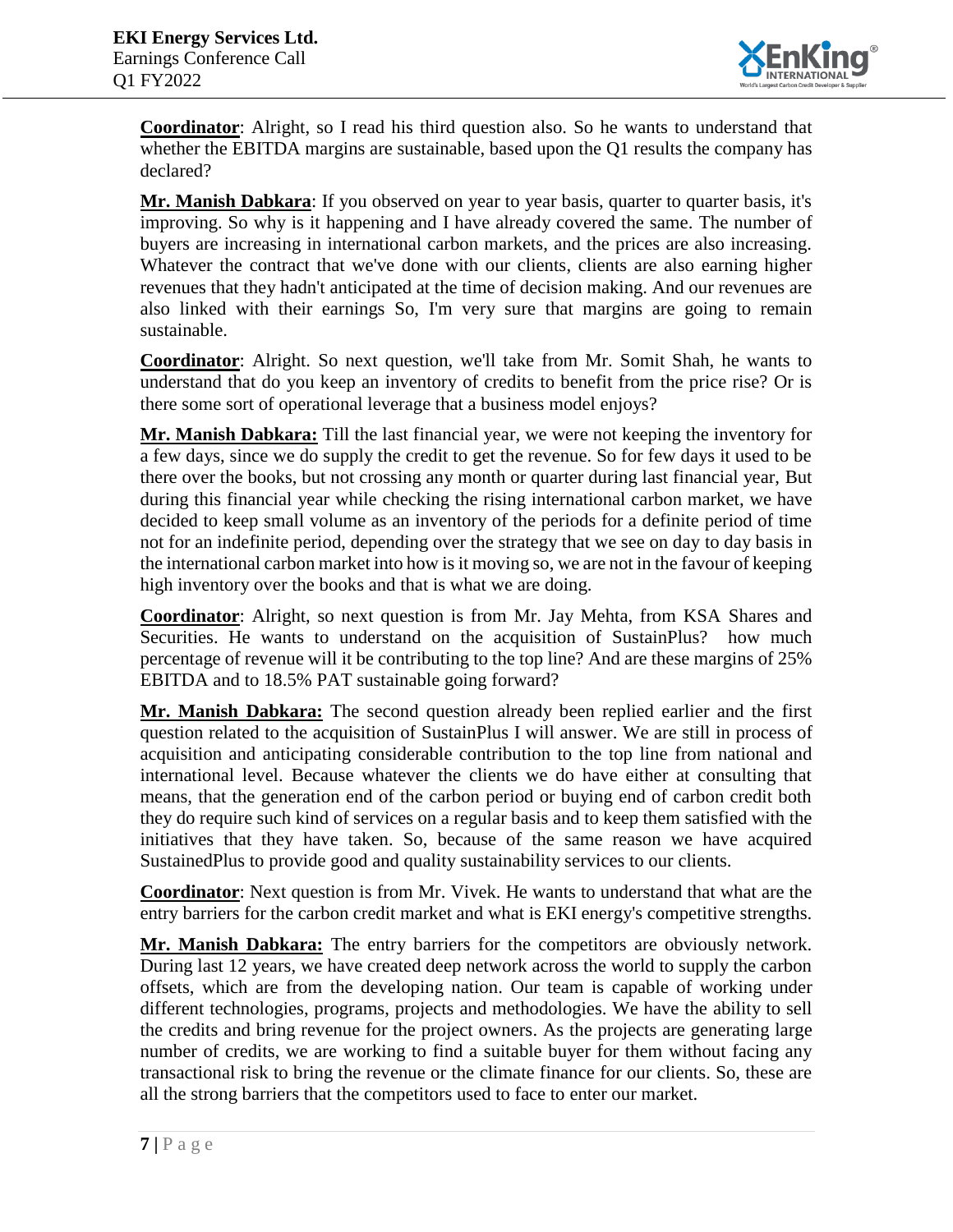

**Coordinator**: We take the next question from Mr. Saket. He wants to know that whether a company has any plans for business expansion in the US or Europe geography?

Mr. Manish Dabkara: As of now, before 31<sup>st</sup> December 2020, under the Kyoto Protocol, all developed nations were the buyer of the carbon offset, all the buyers that we do have are from US and Europe majorly and from other major markets Australia, Canada, Japan and Russia. We are committed working closely with our clients across all regions. So, the answer is yes, we are looking to expand globally at developed and developing economies both.

**Coordinator**: The next question is from many investors, it is about the stock split that whether the company has any plans for a stock split, and any plans to go on?

**Mr. Manish Dabkara:** Yes. That may be considered depending on the advisory from our Board of Directors, it may be considered so we are looking how to do it. So let's see in the near future, we may take the decision.

**Coordinator**: So we'll take the next question is what is the revenue and profit growth guidance for FY22 and FY23?

**Mr. Manish Dabkara:** We have already discussed this. We have very high supply which is under process. During quarter one we have supplied quite a large number of carbon offsets to the international carbon market and again remaining quarters of the year, we do have very good supply, which is available to be supplied in the international carbon markets. So, overall, it is quite assured that the top line on quarter-to-quarter basis is going to increase and will not remain constant or reduce.

**Coordinator**: So, next question is from Mr. Hitesh, he wants to know what the key risks or threats are for the company in near future?

**Mr. Manish Dabkara:** Key threats or risk it may or may not be generated from the Paris Agreement COP 26 meeting, which is going to happen during first two weeks of November 2021. The international new carbon market or new statutory market is going to be established under Article 6 of the Paris Agreement and it may be possible that few sort of carbon credits may not be allowed and few sectors may be allowed. These are some lower risk that we do identify. The carbon offsets or carbon credits supply or their existence is very much important for the nations to meet the Paris Agreement targets. Almost two thirds of the nation's whomsoever had submitted nationally determined contribution had mentioned that they want to remain in the international carbon credit mechanism. Considering this whatsoever risks or threats, which are related to the company that we may see in the near to long term are almost negligible.

We anticipate that the carbon market size is going to increase whatsoever the voluntary market is here. And once the compliance market will do come at the international level, then the market size may increase 50 or 100 times from current size, because voluntary market is voluntary in nature while in compliance market all obligated entities they need to comply developing and developed nations to meet your emission targets can show the carbon offsets. Just for your knowledge, for any nation to reduce the emission, there are two three options either to put carbon tax (like Singapore had done) or install emission Trading Scheme (like European Union had done) or the mix of the both (like South Africa had done). South Africa has given the target to each major emitters there to reduce your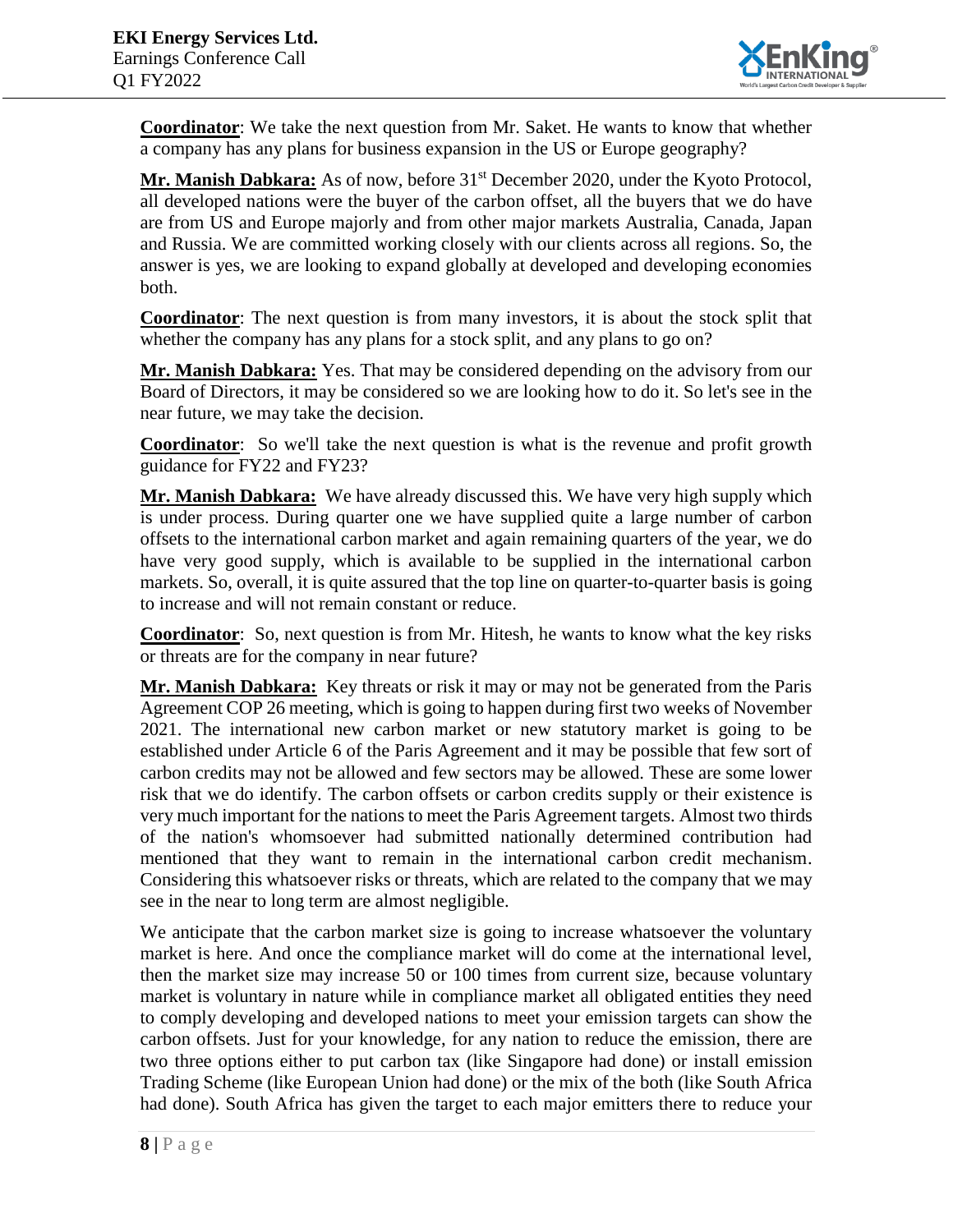

emissions if they are not able to do it, then they need to pay carbon tax. But if they are able to procure carbon credits, which are generated from the South Africa, only then they may get a waiver for paying the tax. So this kind of practices or the policies are going to happen across the globe. So as of now, it's voluntary nature, but once the compliance market will get generated, all the market sizes is going to get increased by multifold.

**Coordinator**: Alright, so we'll take the next question from Mr Sachet from Param Capital is related to the industry size. So, Can you give us some figure like what is the current industry size of the business?

**Mr. Manish Dabkara:** For the volunteer carbon market, it's quite tough to determine the industry size because each nation the companies (which are located in developing or developed nations) are buying this carbon offsets for their voluntary purposes and they do not declare or there is no any registry at the national/ international level where the market size of international voluntary carbon market can be considered. However, as we see the demand is increasing and the supply is more or less stable the carbon prices are increasing at a faster rate on one to one basis.

Generally, we used to get multi-million credits demand from our developed nation clients. For example according to the recently published article by the Carbon Offsetting and Reduction Scheme for International Aviation (CORSIA), on year to year basis 2 billion carbon credits which are CORSIA eligible. CORSIA is international compliance program for the civil aviation industry and under that program, aviation firms need to buy carbon credits for whatever the emissions that they are going to emit from January 2021. Considering that particular market only, 2 billion carbon credit requirement is there from the civil airlines only then voluntary market is here then maritime demand is there, then compliance markets are upcoming like Korea ETS. So, the market size that is here is very, very big and considering the supply whatever is there.

**Coordinator**: So, I read out his next question, his question is why Q1 numbers were very strong?

**Mr. Manish Dabkara:** Strong performance in Q1 FY22 was mainly driven by improving carbon credit pricing supported by increasing carbon credit demand in in the international carbon market.

**Coordinator**: Okay, and his third question is regarding the seasonality whether the business of the company is seasonal in nature?

**Mr. Manish Dabkara:** No, not at all.

**Coordinator**: I'll take the question from Mr. Patel. Can you comment on sustainability of margins going forward?

**Mr. Manish Dabkara**: Definitely I had answered the same in during earlier questions. So, we do have very strong pipeline of the supplies that we do have from our own projects that we are executing. So, we do have more than 1,000 projects across the world and during any point of time, we are executing around 600 average number of projects. We have very good pipeline of the carbon offsets are there which will do come during next quarters and whatever that we have achieved, we do anticipate that we will do meet our first benchmark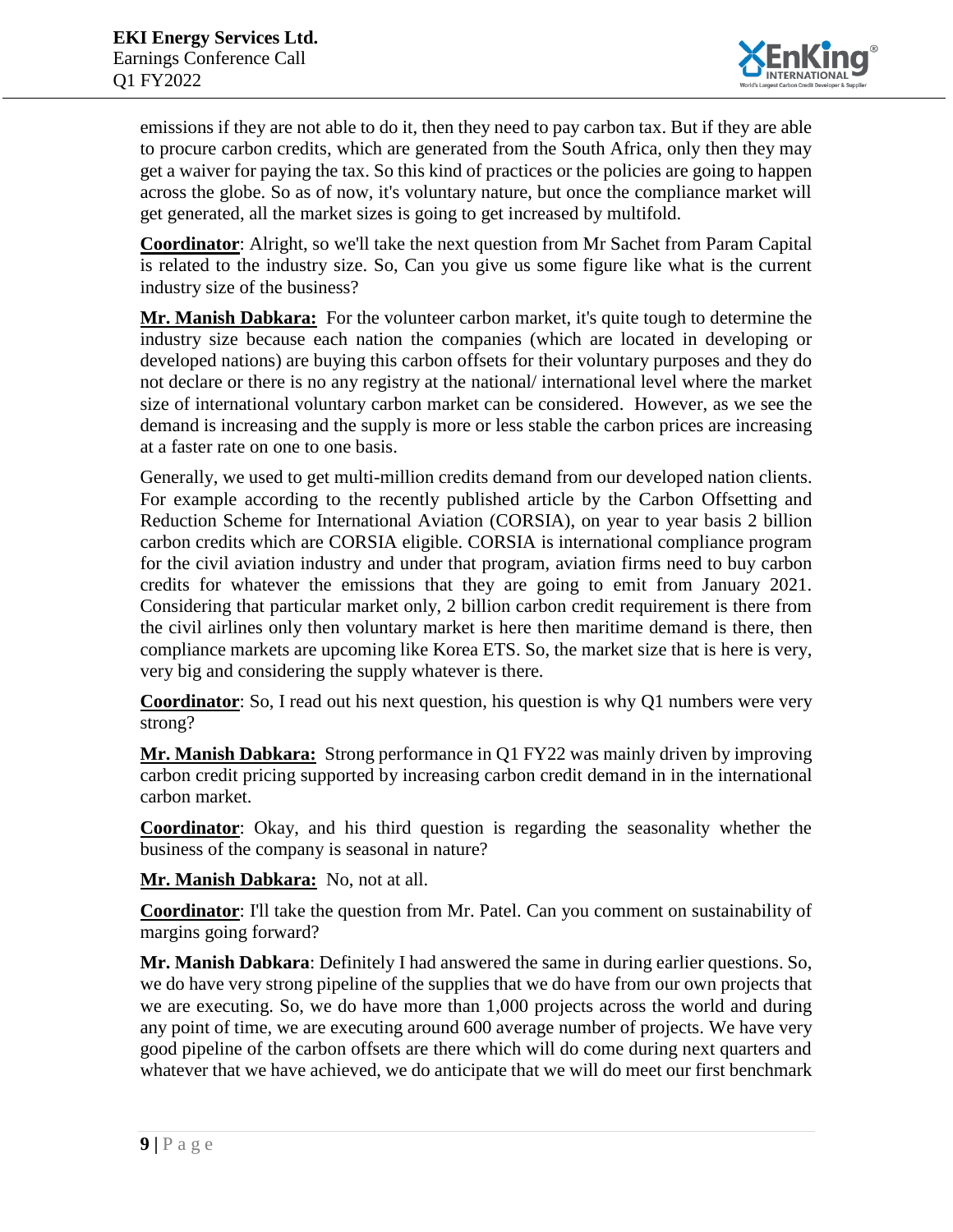

that we have created during Q1 and we'll do surpass the same on quarter to quarter basis that we do anticipate looking at the present market situation.

**Coordinator**: Next question is from Mr. Sudeep. He wants to know that can you give some colour on carbon trade pricing, how it has moved over the past five years and how do you see over the next 2-5 years?

**Mr. Manish Dabkara:** During last financial year, the rates in the carbon markets with the carbon credits which are arising or which are getting developed from the Asian market are in range of 50-70 cents means less than USD 1. If credits are getting developed in Latin America may be considered in USD 1- 2 and from the credits which are coming from Africa may be considered in USD 5 range. This is the last 5 years trend however, during the first quarter the prices are now moving starting from 50 cents up to \$20. Various factors are there which defines the carbon credit price because there is no international regulatory authority or mechanisms from which you will be able to determine the benchmark like the country of origin and such enable development rules. As I already informed each credit is unique in nature and dependable on detection technology and country of origin it used. The projects which are supporting high sustainable development goals, maybe like five Sustainable Development Goals are 10 or maybe more so the credit rates are higher as compared to the projects which are supporting less SDG parameters.

**Coordinator**: The next question is from Mr. Sharma. He wants to know what is the revenue from consulting and revenue from carbon trading.

**Mr. Manish Dabkara:** Since we do provide comprehensive services, there is no bifurcation that we do like as I've already informed that starting from document collection, project registration, verification to monetizing the credit. This is the end to end, comprehensive services that we do provide to our clients. So, we do not bifurcate in between the different stages of the project that we are executing, we do not do any such kind of exercise as of now.

**Coordinator**: The last question is from Mr. Venkatesh in domestic markets 2050 Indian need to become carbon neutral, how that will help EKI?

**Mr. Manish Dabkara:** As you know India wants to become carbon neutral. It means whatever the emission that we are doing, we should not do it or if you are doing it then we should become net zero that means. We should develop more and more projects which will sequester the carbon dioxide or greenhouse gases from the atmosphere.

Whatsoever the market as of now it is voluntary in nature. India do not have any target as of now to reduce emission, but from starting from January 2021, since we have signed by this agreement, we have to become carbon neutral or net zero by 2050. That is a statement that had been given by Indian Government during last few months back and definitely to achieve. I already quoted to achieve this neutrality, Indian government would be having two or three options. First potion is to put tax. If you want to reduce your tax or not come into the carbon tax, then you have to obviously reduce your emissions. And if you want to reduce your emissions and you need either carbon credits or the technology that you are going to offer. Considering this, definitely the carbon market is going to increase not at the national level, but at the international level also. Have a look at our the nationally determined contribution statements that have been submitted by all the nations to the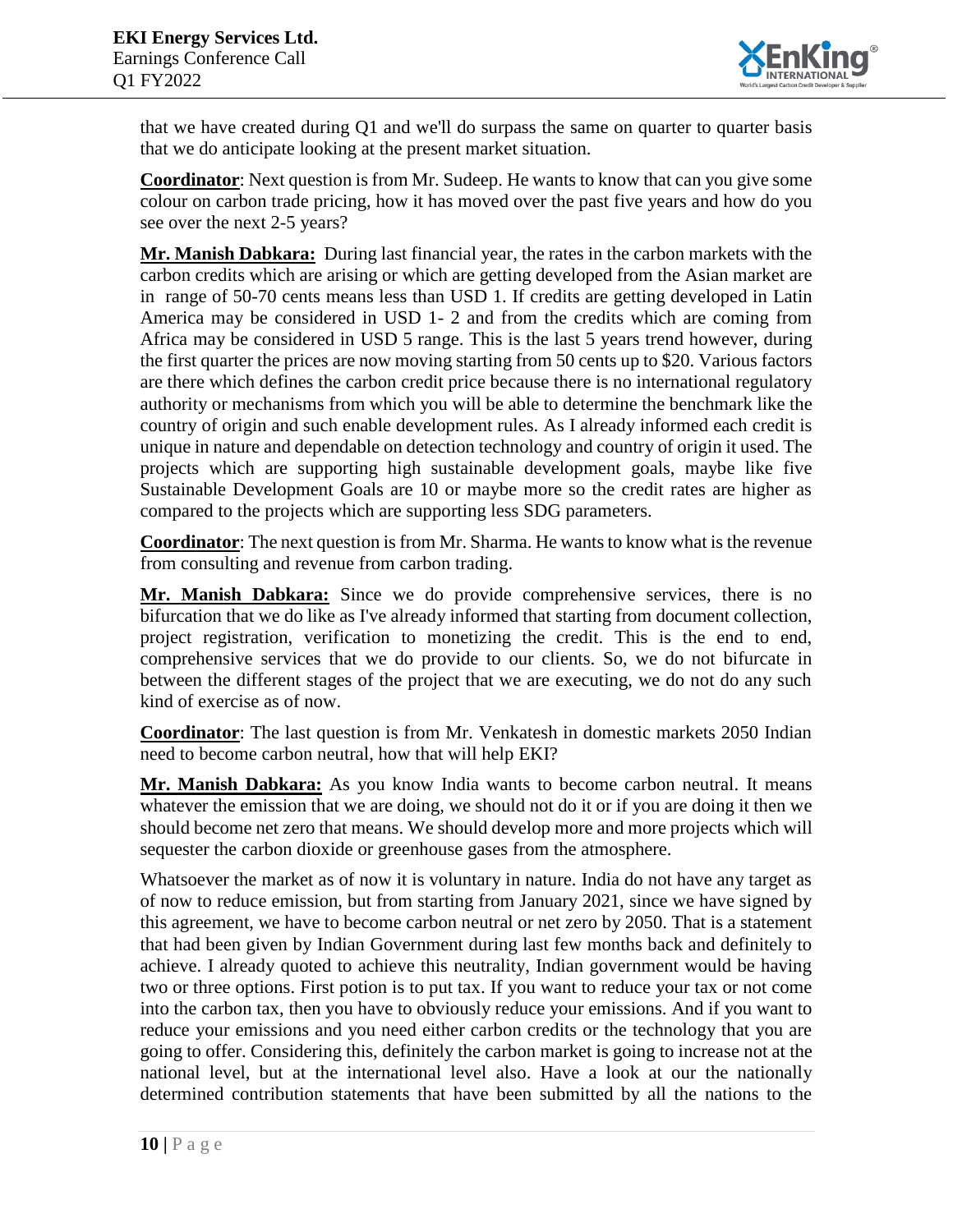

United Nations Framework Convention on Climate Change to meet Paris Agreement targets. These are not very ambitious targets or whatever the targets that had been, or NPCs that have been submitted as of now. These targets are not at all ambitious to achieve carbon neutrality by year 2050 across the globe and more climate actions are required. And the carbon market is definitely going to grow in coming years.

**Coordinator**: Ladies and gentlemen, this was the last question for the call. Now, I will request Mr. Manish Dabkara for his closing comments.

**Mr. Manish Dabkara:** Thank you very much all the participants for joining the call. I hope we have been able to satisfactorily respond to all your questions. It is a pleasure to interact with you and get your queries addressed. If you have any more questions, please contact us maybe directly to us or through Churchgate Partners, our investor relations advisors. Thank you once again, and we look forward for to connecting with you all in the next quarter. We hope you and your family, your team members and colleagues remain safe in the challenging period. Thank you very much for attending this call.

**Coordinator**: Thank you very much. On behalf of Hem Securities, I thank EKI team for giving us a detailed insight on the results and the time they spent on this call. I would also like to thank all the participants for joining this call. It was an extremely fruitful discussion. Thank you very much. Have a good day. Thank you. Thank you Have a nice time, everyone. Thank you.

\*\*\* \*\*\* \*\*\*